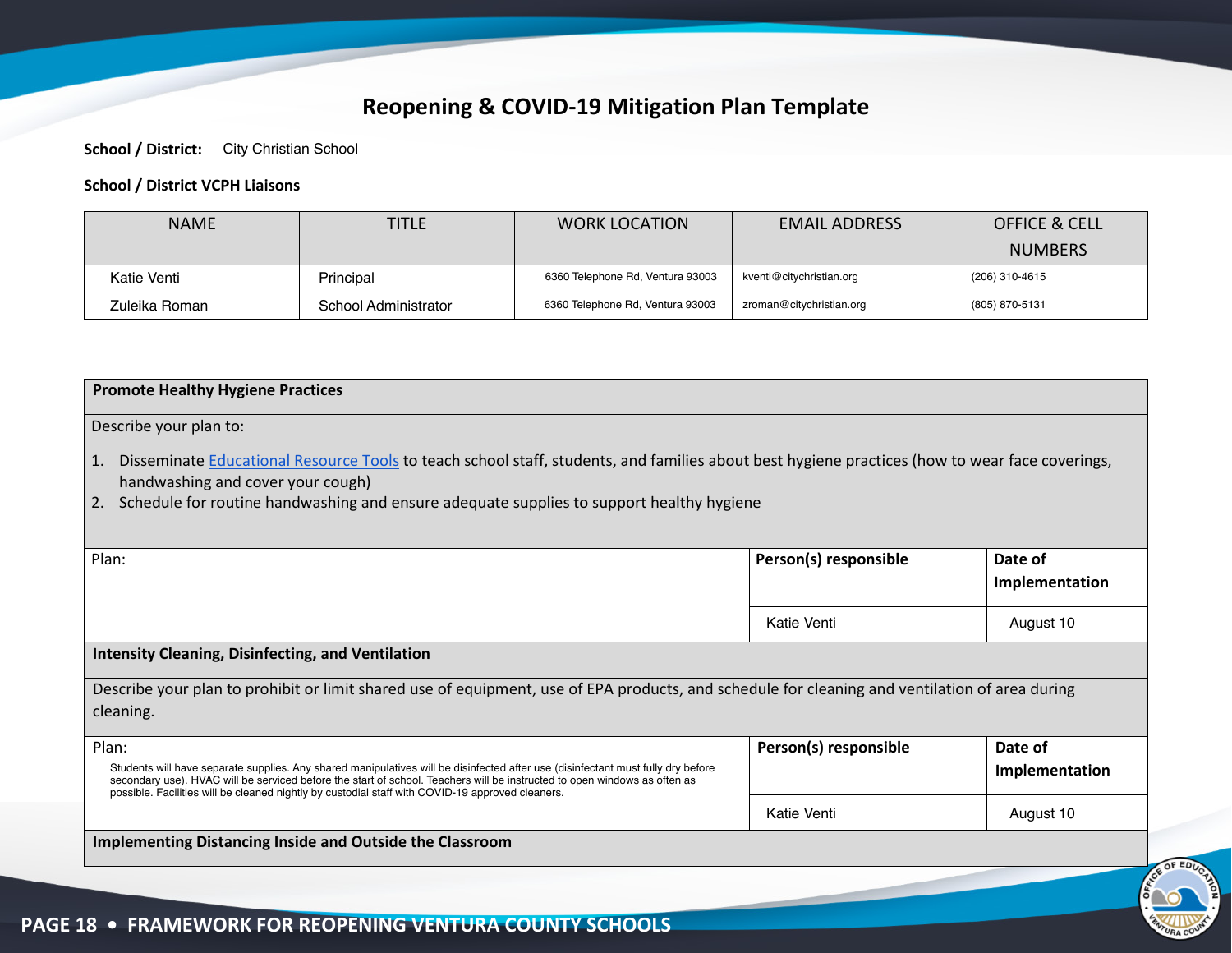| Describe your plan to:                                                                                                                                                                                                                                                                                                                                                                                                                                                                                             |                       |                           |
|--------------------------------------------------------------------------------------------------------------------------------------------------------------------------------------------------------------------------------------------------------------------------------------------------------------------------------------------------------------------------------------------------------------------------------------------------------------------------------------------------------------------|-----------------------|---------------------------|
| 1. Address arrival and departure of students (staggered schedules, directional routes)<br>2. Classroom sizes to maintain 6-foot distancing between individuals, student /educator cohorts to minimize contacts. (Include school / district bell<br>schedules.)*<br>Non-classroom spaces (limitation of nonessential visitors, use of outdoor space for instruction)*<br>3.<br>* Note: The use of face coverings does not allow for greater density of individuals in a classroom.                                  |                       |                           |
| Plan:                                                                                                                                                                                                                                                                                                                                                                                                                                                                                                              | Person(s) responsible | Date of<br>Implementation |
|                                                                                                                                                                                                                                                                                                                                                                                                                                                                                                                    | Katie Venti           | August 10                 |
| <b>Limit Sharing</b>                                                                                                                                                                                                                                                                                                                                                                                                                                                                                               |                       |                           |
| Describe plan to limit sharing and storage of student/educator belongings (food, materials, electronics)                                                                                                                                                                                                                                                                                                                                                                                                           |                       |                           |
| Plan:                                                                                                                                                                                                                                                                                                                                                                                                                                                                                                              | Person(s) responsible | Date of<br>Implementation |
|                                                                                                                                                                                                                                                                                                                                                                                                                                                                                                                    | Katie Venti           | August 10                 |
| <b>Train All Staff and Educate Families</b>                                                                                                                                                                                                                                                                                                                                                                                                                                                                        |                       |                           |
| Describe your plan to:<br>1. Train all staff and educate families on COVID-19 specific symptom identification, physical distancing guidelines and their importance, use of face<br>coverings, screening practices. prevention measures, and transmission of illness<br>2. Train staff on cleaning and disinfecting, use of personal protective equipment, first aid, surveillance of attendance (reporting, case management,<br>and re-entry); contact tracing introduction for district liaisons; and HIPAA-FERPA |                       |                           |
| Plan:                                                                                                                                                                                                                                                                                                                                                                                                                                                                                                              | Person(s) responsible | Date of<br>Implementation |
|                                                                                                                                                                                                                                                                                                                                                                                                                                                                                                                    |                       | August 10                 |
| <b>Check for Symptoms - Screening Staff, Students, and Visitors</b>                                                                                                                                                                                                                                                                                                                                                                                                                                                |                       |                           |
| Describe your plan to:                                                                                                                                                                                                                                                                                                                                                                                                                                                                                             |                       |                           |

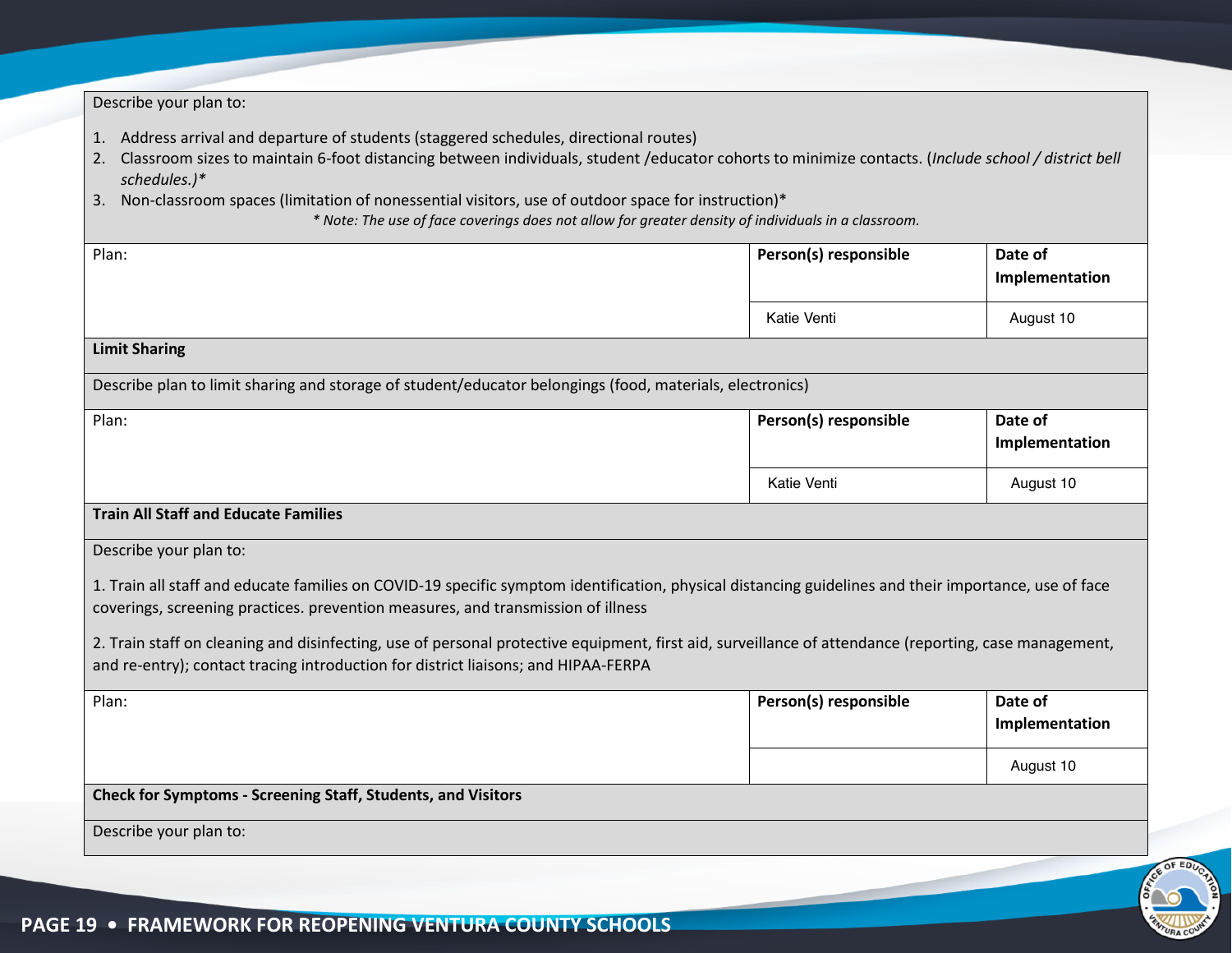| Screen all students, staff, and visitors entering school facilities<br>1.                                                                              |                              |                |
|--------------------------------------------------------------------------------------------------------------------------------------------------------|------------------------------|----------------|
| Monitor students and staff throughout the day for signs of illness<br>2.<br>Support ill students and staff to remain at home without fear of reprisal  |                              |                |
| 3.<br>Plan:                                                                                                                                            | Person(s) responsible        | Date of        |
|                                                                                                                                                        |                              | Implementation |
|                                                                                                                                                        |                              |                |
|                                                                                                                                                        |                              |                |
| Plan for When a Staff Member, Student, Visitor Becomes Sick                                                                                            |                              |                |
| Describe your plan to:                                                                                                                                 |                              |                |
| Include health office procedures for ill students<br>1.                                                                                                |                              |                |
| Involve HR for ill staff and visitors<br>2.                                                                                                            |                              |                |
| Support district liaison communication with VCPH, use of VCPH Share Point site for local guidance, and use of the covidschools@ventura.org email<br>3. |                              |                |
| Plan:                                                                                                                                                  | Person(s) responsible        | Date of        |
|                                                                                                                                                        |                              | Implementation |
|                                                                                                                                                        | School district VCPH liaison |                |
| <b>Maintain Healthy Operations - Surveillance and Reporting</b>                                                                                        |                              |                |
| Describe your plan to standardize surveillance monitoring and reporting process based on VCPH guidance.                                                |                              |                |
| Plan:                                                                                                                                                  | Person(s) responsible        | Date of        |
|                                                                                                                                                        |                              | Implementation |
|                                                                                                                                                        |                              |                |
| <b>Consideration for Partial or Total Closure</b>                                                                                                      |                              |                |
| Describe your plan to:                                                                                                                                 |                              |                |
| Communicate with VCPH prior to any school closure*<br>1.                                                                                               |                              |                |
| Communicate school closures with families and staff<br>2.                                                                                              |                              |                |
| Maintain continuity of education through distance learning or other means of non-classroom-based instruction*<br>3.                                    |                              |                |
| *Note: Any decision to close a portion of or the entire schools should be made in consultation with VCPH                                               |                              |                |